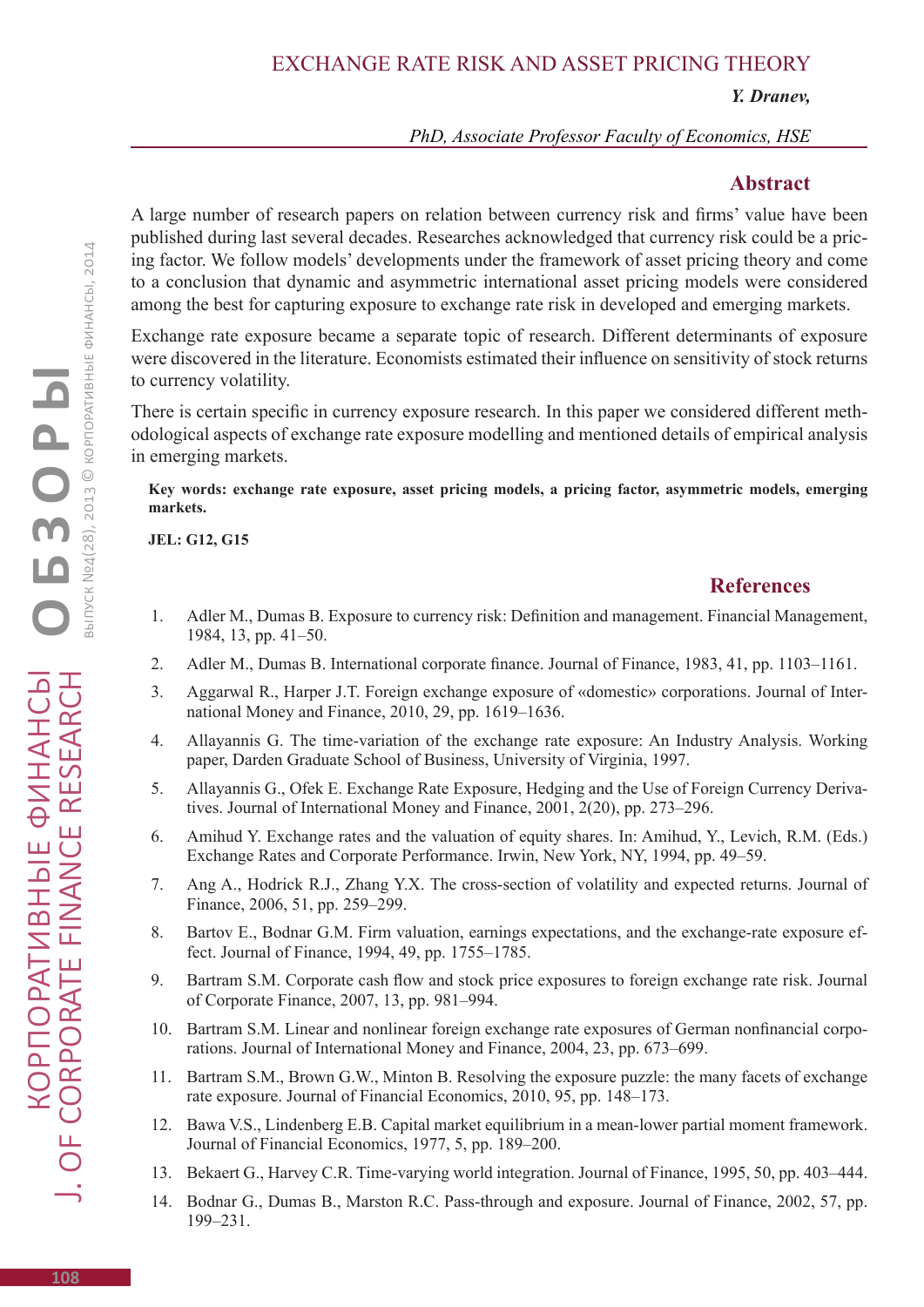- 15. Bodnar G.M., Gentry W.M. Exchange rate exposure and industry characteristics: Evidence from Canda, Japan and the USA. Journal of International Money and Finance, 1993, 12, pp. 29–45.
- 16. Booth L., Rotenberg W. Assessing foreign exchange exposure: Theory and application using Canadian firms. Journal of International Financial Management and Accounting, 1990, 2, pp. 1–22.
- 17. Campbell J. Y., Vuolteenaho T. Bad Beta, Good Beta. American Economic Review, 2004, 94, pp. 1249–1275.
- 18. Carrieri F., Errunza V., and Majerbi B. Does emerging market exchange risk affect global equity prices? Journal of Financial and Quantitative Analysis, 2006, 41, pp. 511–540.
- 19. Chaleb I., Mazzotta S. Unconditional and conditional exchange rate exposure. Journal of International Money and Finance, 2013, 32, pp. 781–808.
- 20. Chow E.H., Lee W.Y., Solt M.E. The exchange-rate risk exposure of asset returns. Journal of Business, 1997, 70, pp. 105–123.
- 21. Cornell B., Shapiro A.C. Managing foreign exchange risks. Midland Corporate Finance Journal, 1983, 3, pp. 16–31.
- 22. De Santis, G., Gerard, B. How big is the premium for currency risk? Journal of Financial Economics, 1998, 49, pp. 375–412.
- 23. Dittmar R. Nonlinear pricing kernels, kurtosis preference, and evidence from the cross-section of equity returns. Journal of Finance, 2002, 57, pp. 369–403.
- 24. Doidge C., Griffin J., Williamson R. Measuring the economic importance of exchange rate exposure. Journal of Empirical Finance, 2006, 13, pp. 550–576.
- 25. Dominguez K.M., Tesar L.L. A re-examination of exchange rate exposure. The American Economic Review, 2001, 91, pp. 396–399.
- 26. Dominguez K.M., Tesar L.L. Exchange rate exposure. Journal of International Economics, 2006, 68, pp. 188–218.
- 27. Du D., Hu O. Exchange rate risk in the US stock market. Int. Fin. Markets, Inst. and Money, 2012, 22, pp. 137–150.
- 28. Dukas S.P., Fatemi A.M., Tavakkol А. Foreign exchange rate exposure and the pricing of exchange rate risk. Global Finance Journal, 1996, 7, pp. 169–189.
- 29. Dumas B., Solnik B. The world price of foreign exchange risk. Journal of Finance, 1995, 50, pp. 445–479.
- 30. Fama E.F., French K.R. Business conditions and expected returns on stocks and bonds. Journal of Financial Economics, 1989, 25, pp. 23–49.
- 31. Fama E.F., French K.R. The cross-section of expected stock returns. Journal of Finance, 1992, 47, pp. 427–465.
- 32. Francis B.B., Hasan I., Hunter D.M. Can hedging tell the full story? Reconciling differences in United States aggregate- and industry-level exchange rate risk premium. Journal of Financial Economics, 2008, 90(2), 169–196.
- 33. Froot K.A., Klemperer P.D. Exchange rate pass-through when market share matters. Economic Review, 1989, 79, pp. 637–654.
- 34. Froot Kenneth, Thaler R. Anomalies: Foreign exchange. Journal of Economic Perspectives, 1990, 4, pp. 179–192.
- 35. Griffin J.M., Stulz R.M. International competition and exchange rate shocks: a cross-country industry analysis of stock returns. The Review of Financial Studies, 2001, 14, pp. 215-241.
- 36. Harlow W., Rao R. Asset pricing in a generalized mean-lower partial moment framework: theory and evidence. Journal of Financial and Quantitative Analysis, 1989, 24, pp. 285–311.
- 37. Harvey C.R. The world price of covariance risk. Journal of Finance, 1991, 46, pp. 111–57.
- 38. Harvey C.R., Siddique A. Conditional skewness in asset pricing tests. Journal of Finance, 2000, 55, pp. 1263–1295.
- 39. He J., Ng L.K. The foreign exchange exposure of Japanese multinational corporations. The Journal of Finance, 1998, 53, pp. 733–753.